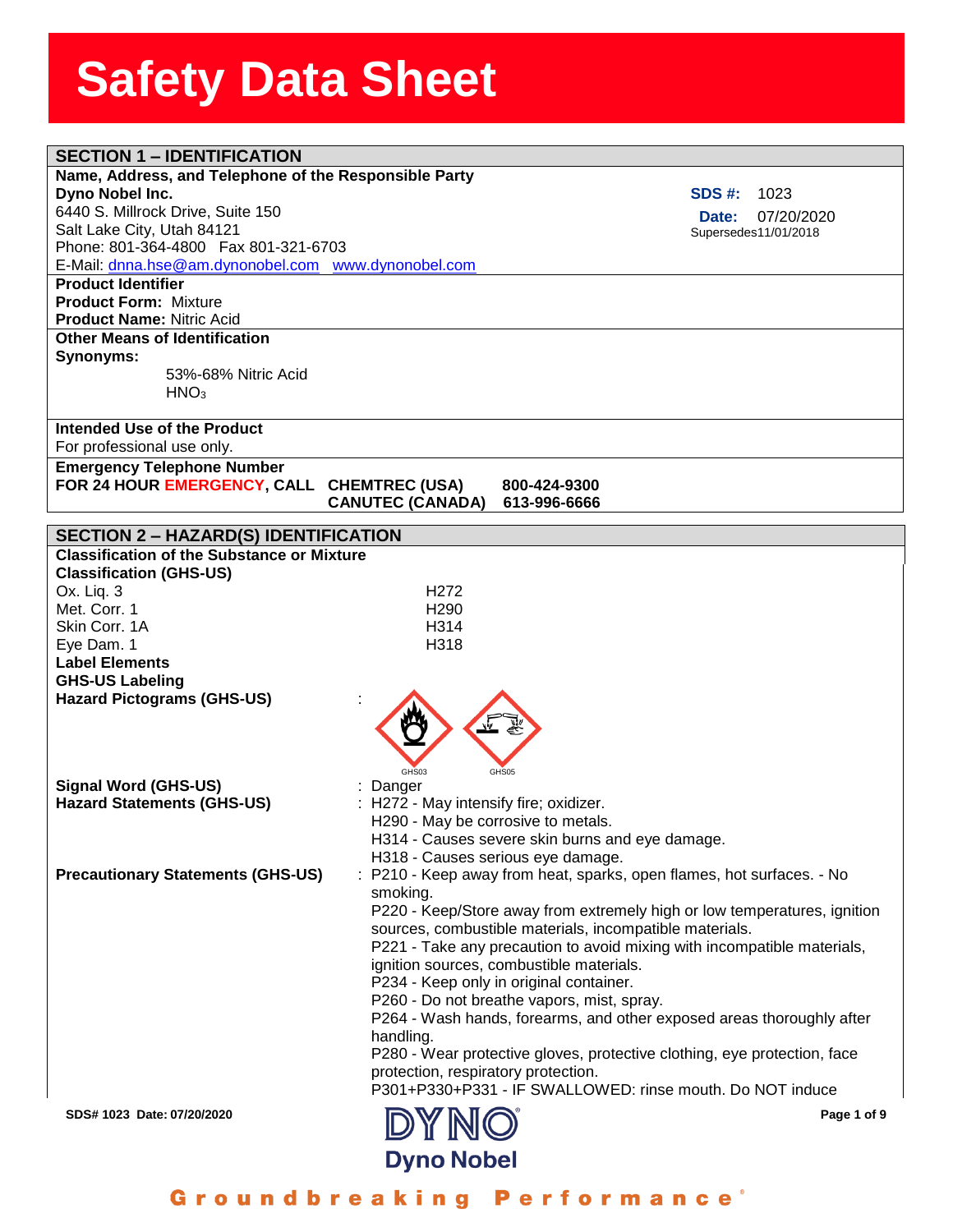ssense in the state of the state of the state of the state of the state of the state of the state of the state o<br>SherrSheet SherrSheet SherrSheet SherrSheet SherrSheet SherrSheet SherrSheet SherrSheet SherrSheet SherrSheet vomiting.

P303+P361+P353 - IF ON SKIN (or hair): Take off immediately all contaminated clothing. Rinse skin with water/shower. P304+P340 - IF INHALED: Remove person to fresh air and keep at rest in a position comfortable for breathing. P305+P351+P338 - IF IN EYES: Rinse cautiously with water for several minutes. Remove contact lenses, if present and easy to do. Continue rinsing. P310 - Immediately call a poison center or doctor. P321 - Specific treatment (see section 4 on this SDS). P363 - Wash contaminated clothing before reuse. P370+P378 - In case of fire: Use appropriate media to extinguish. P390 - Absorb spillage to prevent material damage. P405 - Store locked up. P406 - Store in corrosive resistant container with a resistant inner liner.

P501 - Dispose of contents/container in accordance with local, regional, national, territorial, provincial, and international regulations.

### **SECTION 3 - COMPOSITION/INFORMATION ON INGREDIENTS**

#### **Mixture**

| <b>Name</b>                                                                                               | <b>Product identifier</b> | $%$ (w/w) | <b>Ingredient Classification (GHS-US)</b> |
|-----------------------------------------------------------------------------------------------------------|---------------------------|-----------|-------------------------------------------|
| Nitric acid                                                                                               | (CAS No) 7697-37-2        | $53 - 68$ | Ox. Lig. 3, H272                          |
|                                                                                                           |                           |           | Met. Corr. 1, H290                        |
|                                                                                                           |                           |           | Skin Corr. 1A, H314                       |
|                                                                                                           |                           |           | Eve Dam. 1. H318                          |
| Ingredients, other than those mentioned above, as used in this product are not hazardous as defined under |                           |           |                                           |

current Department of Labor regulations or are present in de minimus concentrations (less than 0.1% for carcinogens, less than 1.0% for other hazardous materials).

Full text of H-phrases: see section 16

#### **SECTION 4 - FIRST AID MEASURES**

#### **Description of First Aid Measures**

**General:** Never give anything by mouth to an unconscious person. If you feel unwell, seek medical advice (show the label where possible).

**Inhalation:** Remove to fresh air and keep at rest in a position comfortable for breathing. Immediately call a POISON CENTER or doctor/physician. If exposure to Nitric Acid vapor occurs, medical observation should continue for 24 - 48 hours after exposure. Delayed reactions may cause pulmonary edema.

**Skin Contact:** Remove contaminated clothing. Immediately flush skin with plenty of water for at least 60 minutes. Immediately call a POISON CENTER or doctor.

**Eye Contact:** Rinse cautiously with water for several minutes. Remove contact lenses, if present and easy to do. Continue rinsing for at least 60 minutes. Immediately call a POISON CENTER or doctor/physician.

**Ingestion:** Rinse mouth. Do NOT induce vomiting. Immediately call a POISON CENTER or doctor/physician. **Most Important Symptoms and Effects Both Acute and Delayed**

**General:** Causes severe skin burns and eye damage. Effects of exposure (inhalation, ingestion or skin contact) to substance may be delayed.

**Inhalation:** Inhalation may cause immediate severe irritation progressing quickly to chemical burns. May cause pulmonary edema.

**Skin Contact:** Causes severe irritation which will progress to chemical burns. May be absorbed causing redness, pain, yellow staining.

**Eye Contact:** Causes serious eye damage. Causes permanent damage to the cornea, iris, or conjunctiva. **Ingestion:** Contact may cause immediate severe irritation progressing quickly to chemical burns. Ingestion is likely to be

**SDS# 1023 Date: 07/20/2020 Page 2 of 9**



#### Groundbreaking **Performance**<sup>®</sup>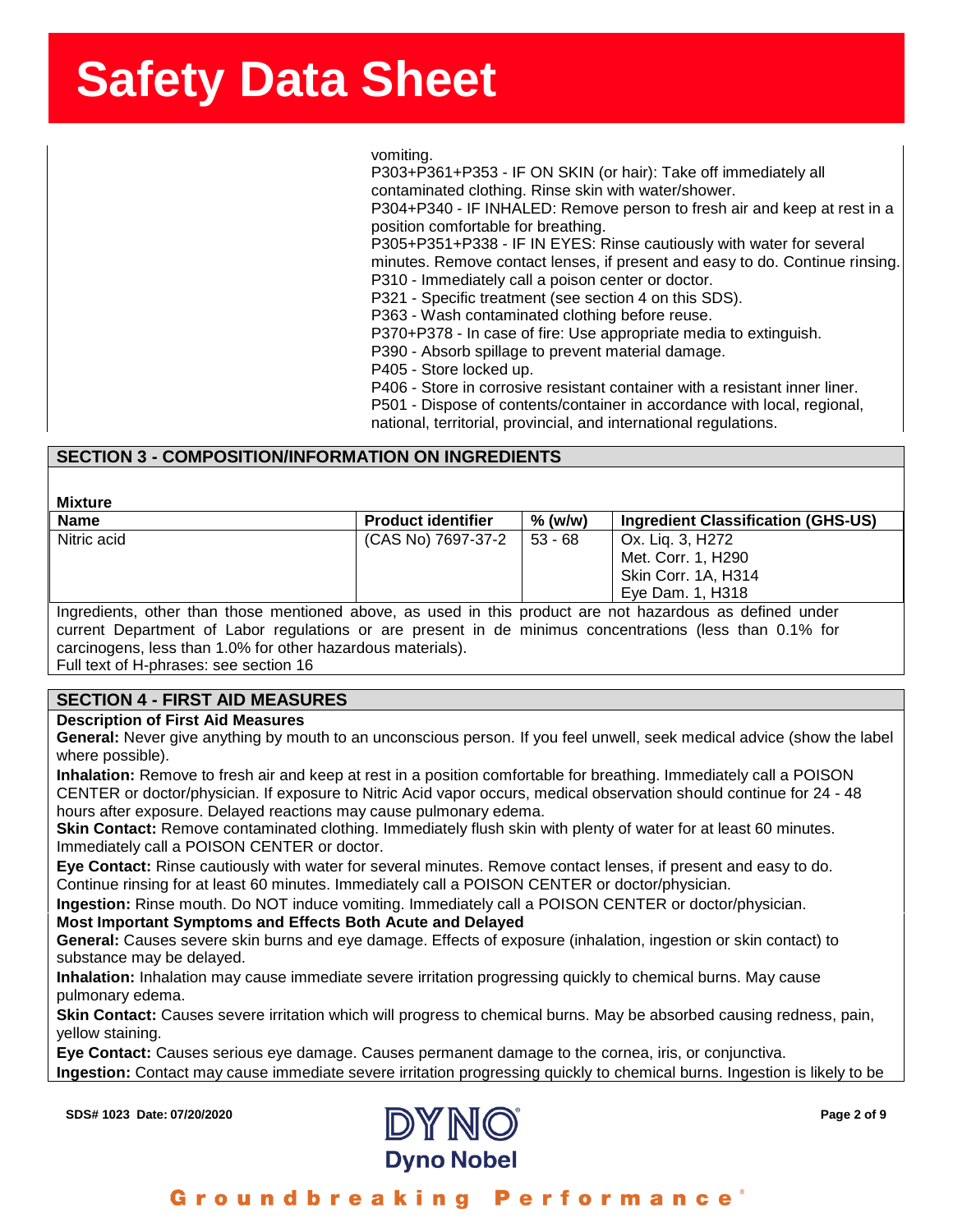**state of the state of the state of the state of the state of the state of the state of the state of the state o**<br> **Sherroful or have adverse effects.** 

**Chronic Symptoms:** May cause erosion of the teeth, or chronic bronchitis.

**ronic Symptoms:** May cau<br>**lication of Any Immediate**<br>xposed or concerned, get m **Indication of Any Immediate Medical Attention and Special Treatment Needed**

If exposed or concerned, get medical advice and attention.

#### **SECTION 5 - FIRE-FIGHTING MEASURES**

#### **Extinguishing Media**

**Suitable Extinguishing Media:** Dry powder, alcohol-resistant foam, water in large amounts, carbon dioxide (CO2). **Unsuitable Extinguishing Media:** Do not use a heavy water stream. Use of heavy stream of water may spread fire.

#### **Special Hazards Arising from the Substance or Mixture**

**Fire Hazard:** May intensify fire; oxidizer. Will burn if exposed to heat, and in addition, will accelerate the burning of other combustibles, resulting in more rapid spread of fire.

**Explosion Hazard:** Heat may build pressure, rupturing closed containers, spreading fire and increasing risk of burns and injuries.

**Reactivity:** Can react explosively with reducing agents, metal powders, hydrogen sulfide, nitrate, and organic materials. Exothermic reaction on contact with water.

#### **Advice for Firefighters**

**Precautionary Measures Fire:** Exercise caution when fighting any chemical fire.

**Firefighting Instructions:** Fight fire remotely due to the risk of explosion. Use water spray or fog for cooling exposed containers. Apply water from as far away as possible and avoid directing water into the acid. Do not allow run-off from firefighting to enter drains or water courses. Do not breathe fumes from fires or vapors from decomposition. **Protection During Firefighting:** Do not enter fire area without proper protective equipment, including respiratory

protection.

**Hazardous Combustion Products**: Nitrogen oxides. Acrid vapors.

**Reference to Other Sections:** Refer to section 9 for flammability properties.

#### **SECTION 6 - ACCIDENTAL RELEASE MEASURES**

**Personal Precautions, Protective Equipment** and Emergency Procedures

**General Measures:** DO NOT breathe (vapor, mist, spray, gas). Stay upwind of any liquid or vapors. Avoid all contact with skin, eyes, or clothing. Keep away from heat, sparks, open flames, hot surfaces. No smoking.

#### **For Non-Emergency Personnel**

**Protective Equipment:** Use appropriate personal protection equipment (PPE).

**Emergency Procedures:** Evacuate unnecessary personnel.

#### **For Emergency Personnel**

**Protective Equipment:** Equip cleanup crew with proper protection.

**Emergency Procedures:** Evacuate unnecessary personnel. Eliminate ignition sources. Stop leak if safe to do so. Ventilate area.

#### **Environmental Precautions**

Prevent entry to sewers and public waters.

#### **Methods and Material for Containment and Cleaning Up**

**For Containment:** Contain any spills with dikes or absorbents to prevent migration and entry into sewers or streams. Cautiously neutralize spilled liquid.

**Methods for Cleaning Up:** Clean up spills immediately and dispose of waste safely. Cautiously neutralize spilled liquid. Use water spray to disperse vapors. Do not spray water into acid. Take up large spills with pump or vacuum. Absorb and/or contain small spills with inert material, then place in suitable container. Do not absorb with combustible material such as saw dust or cellulosic material. Contact competent authorities after a spill.

#### **Reference to Other Sections**

See heading 8, Exposure Controls and Personal Protection

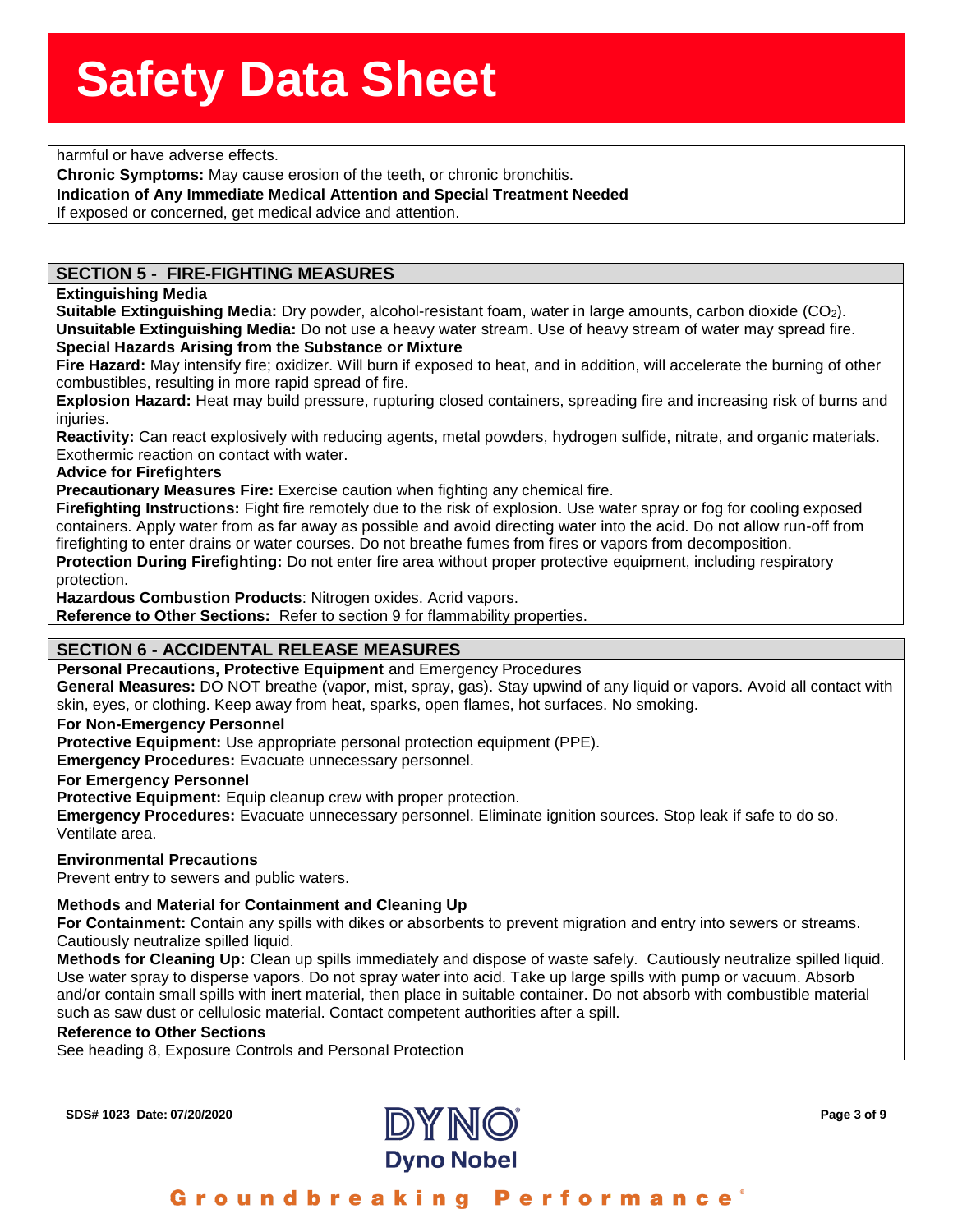### **SECTION 7 - HANDLING AND STORAGE**

#### **Precautions for Safe Handling**

ecautions for Safe Handlin<br>ditional Hazards When Pr<br>giene Measures: Handle in **Additional Hazards When Processed:** May be corrosive to metals. When heated to decomposition, emits toxic fumes. **Hygiene Measures:** Handle in accordance with good industrial hygiene and safety procedures. Wash hands and other exposed areas with mild soap and water before eating, drinking, or smoking and again when leaving work. Do not eat, drink or smoke when using this product. Wash hands and forearms thoroughly after handling.

#### **Conditions for Safe Storage, Including Any Incompatibilities**

**Storage Conditions:** Store in a dry, cool and well-ventilated place. Store in original container or corrosive resistant and/or lined container. Keep container closed when not in use. Keep/Store away from extremely high or low temperatures, direct sunlight, heat, ignition sources, combustible materials, incompatible materials. Storage areas should be periodically checked for corrosion and integrity. Avoid exposure to sunlight, which promotes oxide formation. **Incompatible Materials:** Strong acids. Strong bases. Strong oxidizers. Finely divided metals. Hydrogen sulfide. Reducing agents. Organic chemicals. Sunlight.

**Specific End Use(s)** For professional use only.

### **SECTION 8 - EXPOSURE CONTROLS/PERSONAL PROTECTION**

#### **Control Parameters**

For substances listed in section 3 that are not listed here, there are no established exposure limits from the manufacturer, supplier, importer, or the appropriate advisory agency including: ACGIH (TLV), NIOSH (REL), or OSHA (PEL).

| Nitric acid (7697-37-2) |                                       |                      |
|-------------------------|---------------------------------------|----------------------|
| <b>USA ACGIH</b>        | ACGIH TWA (ppm)                       | 2 ppm                |
| <b>USA ACGIH</b>        | ACGIH STEL (ppm)                      | 4 ppm                |
| <b>USA OSHA</b>         | OSHA PEL (TWA) (mg/m <sup>3</sup> )   | 5 mg/m <sup>3</sup>  |
| <b>USA OSHA</b>         | OSHA PEL (TWA) (ppm)                  | 2 ppm                |
| <b>USA NIOSH</b>        | NIOSH REL (TWA) (mg/m <sup>3</sup> )  | $5 \text{ mg/m}^3$   |
| <b>USA NIOSH</b>        | NIOSH REL (TWA) (ppm)                 | 2 ppm                |
| <b>USA NIOSH</b>        | NIOSH REL (STEL) (mg/m <sup>3</sup> ) | 10 mg/m <sup>3</sup> |
| <b>USA NIOSH</b>        | NIOSH REL (STEL) (ppm)                | 4 ppm                |
| <b>USA IDLH</b>         | US IDLH (ppm)                         | 25 ppm               |
|                         |                                       |                      |

#### **Exposure Controls**

**Appropriate Engineering Controls:** Emergency eye wash fountains and safety showers should be available in the immediate vicinity of any potential exposure. Ensure adequate ventilation, especially in confined areas. Gas detectors should be used when toxic gases may be released. Use explosion-proof equipment. Ensure all national/local regulations are observed.

**Personal Protective Equipment:** Gloves. Protective goggles. Protective clothing. Insufficient ventilation: wear respiratory protection.



**Materials for Protective Clothing:** Acid resistant materials and fabrics.

**Hand Protection:** Wear acid resistant protective gloves. Neoprene or PVC gloves are required.

**Eye Protection:** Acid proof goggles and face shield should be required where acid is transferred, sampled, or where persons are otherwise potentially exposed. Eye baths should be provided when direct contact is possible.

**Skin and Body Protection:** Wear suitable protective clothing. Where spill or splash potential exists, rubberized aprons or acid resistant suits are strongly recommended.

**Respiratory Protection:** For concentrations above the exposure limits, use full face supplied air respirator approved by NIOSH for nitric acid or nitrogen oxide gases or mists. **Chemical cartridge or canister respirators are not suitable for nitric acid or nitrogen oxide use.**

**Other Information:** Avoid hydrocarbon lubricants and packing materials. Corrosion-resistant materials, such as stainless steel, must be used.

**SDS# 1023 Date: 07/20/2020 Page 4 of 9**

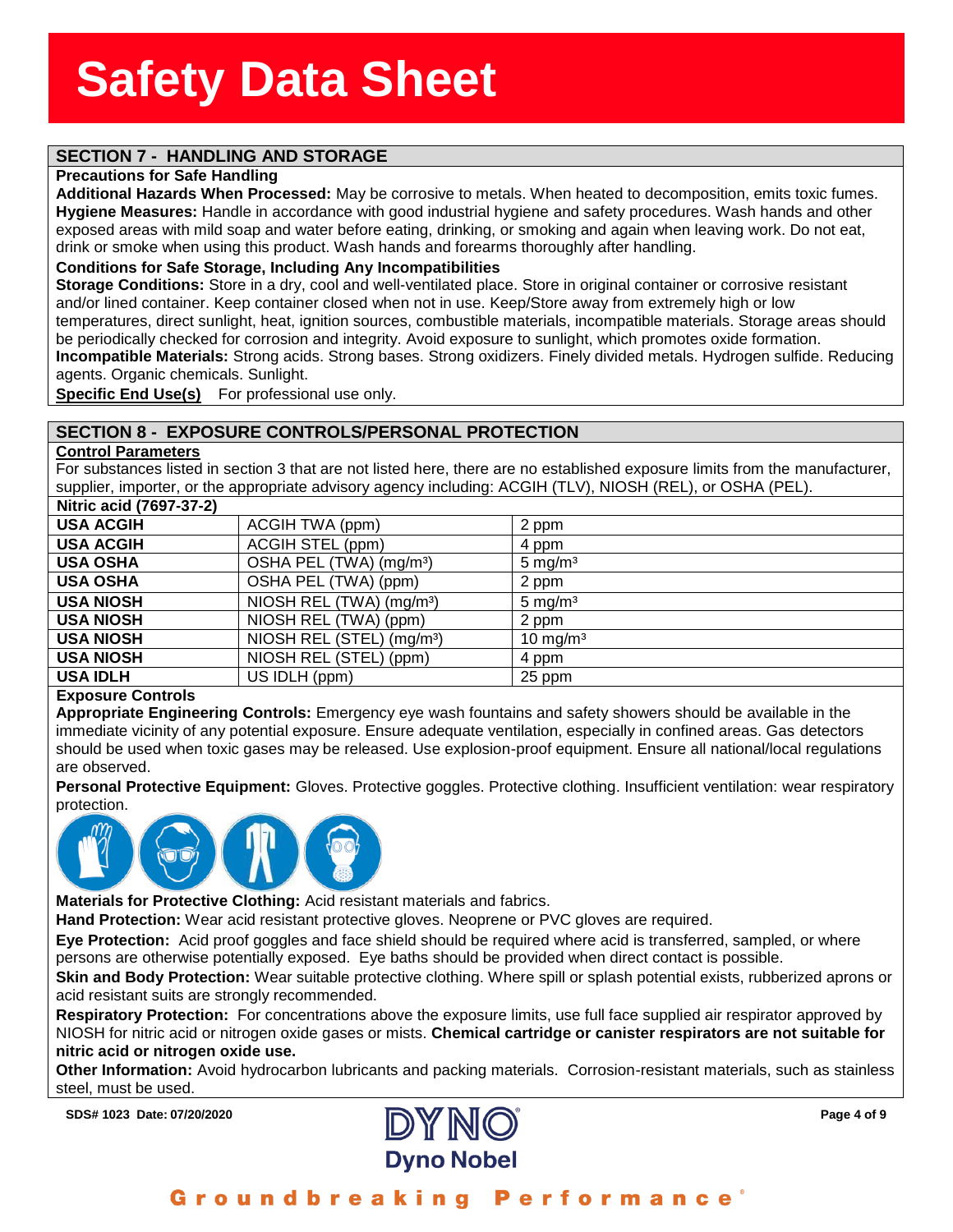#### **SECTION 9 - PHYSICAL AND CHEMICAL PROPERTIES**

| Information on Basic Physical and Chemical Properties |          |
|-------------------------------------------------------|----------|
| <b>Physical State</b>                                 | : Liquid |

assess State State State State State State State State State State State State State State State State State St<br>State State State State State State State State State State State State State State State State State State St

| . ,JIVAI UWW                                      |   | Liyuiu                                                               |
|---------------------------------------------------|---|----------------------------------------------------------------------|
| Appearance                                        |   | Clear to yellowish/brown fuming liquid                               |
| Odor                                              |   | Pungent, acrid odor                                                  |
| <b>Odor Threshold</b>                             |   | Not available                                                        |
| pH                                                |   | <1 (strong acid)                                                     |
| <b>Evaporation Rate</b>                           |   | Not available                                                        |
| <b>Melting Point</b>                              |   | $-20 - -40$ °C ( $-4.0 - -40.0$ °F)                                  |
| <b>Freezing Point</b>                             |   | Not available                                                        |
| <b>Boiling Point</b>                              |   | 117 - 121 °C (242.6 - 249.8 °F)                                      |
| <b>Flash Point</b>                                |   | Not available                                                        |
| <b>Auto-ignition Temperature</b>                  |   | Not available                                                        |
| <b>Decomposition Temperature</b>                  |   | Not available                                                        |
| <b>Flammability (solid, gas)</b>                  |   | Not available                                                        |
| Lower Flammable Limit                             |   | Not available                                                        |
| <b>Upper Flammable Limit</b>                      |   | Not available                                                        |
| <b>Vapor Pressure</b>                             |   | 5.6 - 7 mm Hg at 20°C                                                |
| Relative Vapor Density at 20 °C                   |   | 2.2                                                                  |
| <b>Relative Density</b>                           |   | Not available                                                        |
| Specific gravity / density                        |   | 1.33 - 1.41 g/cm <sup>3</sup> (at 20 °C)                             |
| <b>Specific Gravity</b>                           |   | Not available                                                        |
| <b>Solubility</b>                                 |   | Complete                                                             |
| <b>Partition Coefficient: N-Octanol/Water</b>     |   | Not available                                                        |
| <b>Viscosity</b>                                  |   | Not available                                                        |
| <b>Explosion Data - Sensitivity to Mechanical</b> | ÷ | Not expected to present an explosion hazard due to mechanical        |
| <b>Impact</b>                                     |   | impact.                                                              |
| <b>Explosion Data - Sensitivity to Static</b>     |   | Not expected to present an explosion hazard due to static discharge. |
| <b>Discharge</b>                                  |   |                                                                      |

#### **SECTION 10 - STABILITY AND REACTIVITY**

**Reactivity:** Can react explosively with reducing agents, metal powders, hydrogen sulfide, nitrate, and organic materials. Exothermic reaction on contact with water.

**Chemical Stability:** May intensify fire; oxidizer.

**Possibility of Hazardous Reactions:** Hazardous polymerization will not occur.

**Conditions to Avoid:** Direct sunlight. Extremely high or low temperatures. Heat. Sparks. Overheating. Open flame. Incompatible materials. Adding water to acid should be avoided.

**Incompatible Materials:** Strong acids. Strong bases. Strong oxidizers. Metals. May be corrosive to metals. Reducing agents. Amines. Organic chemicals. Powdered metals.

**Hazardous Decomposition Products:** Thermal decomposition generates : Corrosive vapors. Nitrogen oxides.

#### **SECTION 11 - TOXICOLOGICAL INFORMATION**

**Information on Toxicological Effects - Product Acute Toxicity:** Not classified **LD50 and LC50 Data:** No data available **Skin Corrosion/Irritation:** Causes severe skin burns and eye damage. **Serious Eye Damage/Irritation:** Causes serious eye damage. **Respiratory or Skin Sensitization:** Not classified



#### Groundbreaking **Performance**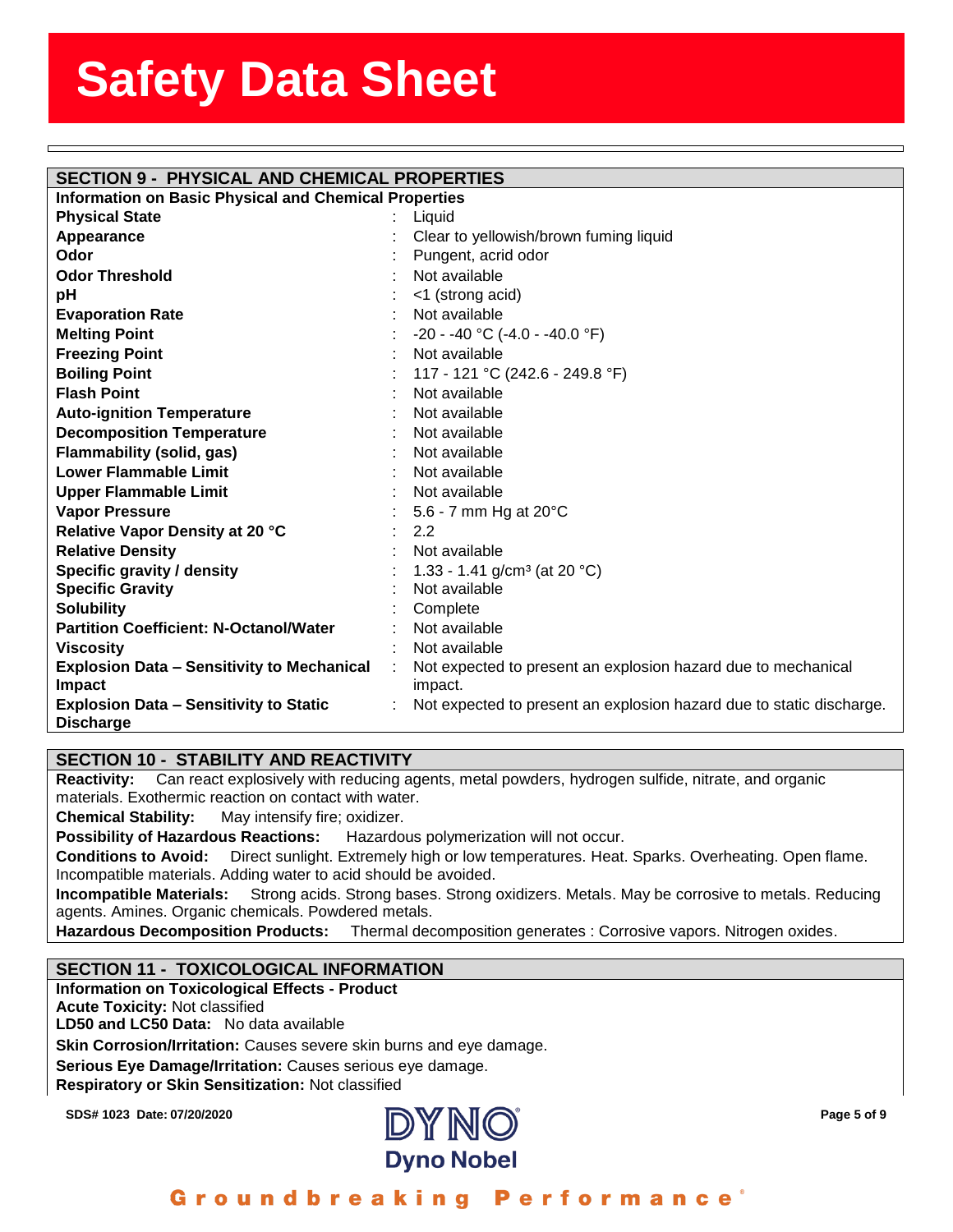| Germ Cell Mutagenicity: Not classified                                      |                   |                                                                                                                      |  |  |
|-----------------------------------------------------------------------------|-------------------|----------------------------------------------------------------------------------------------------------------------|--|--|
| Teratogenicity: Not classified                                              |                   |                                                                                                                      |  |  |
| Carcinogenicity: Not classified                                             |                   |                                                                                                                      |  |  |
| Specific Target Organ Toxicity (Repeated Exposure): Not classified          |                   |                                                                                                                      |  |  |
| <b>Reproductive Toxicity: Not classified</b>                                |                   |                                                                                                                      |  |  |
| Specific Target Organ Toxicity (Single Exposure): Not classified            |                   |                                                                                                                      |  |  |
| <b>Aspiration Hazard: Not classified</b>                                    |                   |                                                                                                                      |  |  |
|                                                                             |                   | Symptoms/Injuries After Inhalation: Inhalation may cause immediate severe irritation progressing quickly to chemical |  |  |
| burns. May cause pulmonary edema.                                           |                   |                                                                                                                      |  |  |
|                                                                             |                   | Symptoms/Injuries After Skin Contact: Causes severe irritation which will progress to chemical burns. May be         |  |  |
| absorbed causing redness, pain, yellow staining.                            |                   |                                                                                                                      |  |  |
|                                                                             |                   | Symptoms/Injuries After Eye Contact: Causes serious eye damage. Causes permanent damage to the cornea, iris, or      |  |  |
| conjunctiva.                                                                |                   |                                                                                                                      |  |  |
|                                                                             |                   | Symptoms/Injuries After Ingestion: Contact may cause immediate severe irritation progressing quickly to chemical     |  |  |
| burns. Ingestion is likely to be harmful or have adverse effects.           |                   |                                                                                                                      |  |  |
| Chronic Symptoms: May cause erosion of the teeth, or chronic bronchitis.    |                   |                                                                                                                      |  |  |
| Information on Toxicological Effects - Ingredient(s)<br>LD50 and LC50 Data: |                   |                                                                                                                      |  |  |
| Nitric acid (7697-37-2)                                                     |                   |                                                                                                                      |  |  |
| <b>LC50 Inhalation Rat</b>                                                  |                   | 67 ppm/4h                                                                                                            |  |  |
| ATE US (dust, mist)                                                         |                   | 130.00 mg/l/4h                                                                                                       |  |  |
|                                                                             |                   |                                                                                                                      |  |  |
| <b>SECTION 12: ECOLOGICAL INFORMATION</b>                                   |                   |                                                                                                                      |  |  |
| Not classified<br><b>Toxicity</b>                                           |                   |                                                                                                                      |  |  |
| <b>Persistence and Degradability</b>                                        |                   |                                                                                                                      |  |  |
| <b>Nitric Acid</b>                                                          |                   |                                                                                                                      |  |  |
| <b>Persistence and Degradability</b>                                        | Not established.  |                                                                                                                      |  |  |
| <b>Bioaccumulative Potential</b>                                            |                   |                                                                                                                      |  |  |
| <b>Nitric Acid</b>                                                          |                   |                                                                                                                      |  |  |
| <b>Bioaccumulative Potential</b>                                            | Not established.  |                                                                                                                      |  |  |
| Nitric acid (7697-37-2)                                                     |                   |                                                                                                                      |  |  |
| <b>Log Pow</b>                                                              | $-2.3$ (at 25 °C) |                                                                                                                      |  |  |
| <b>Mobility in Soil</b> Not available                                       |                   |                                                                                                                      |  |  |
| <b>Other Adverse Effects</b>                                                |                   |                                                                                                                      |  |  |
| <b>Other Information:</b> Avoid release to the environment.                 |                   |                                                                                                                      |  |  |

#### **SECTION 13 - DISPOSAL CONSIDERATIONS**

**Sewage Disposal Recommendations:** Do not dispose of waste into sewer. **Waste Disposal Recommendations:** Dispose of waste material in accordance with all local, regional, national, provincial, territorial and international regulations.

#### **SECTION 14 - TRANSPORT INFORMATION In Accordance with DOT Proper Shipping Name** : NITRIC ACID other than red fuming, with at least 65 percent, but not more than 70 percent nitric acid **Hazard Class** : 8 **Identification Number** : UN2031 **Label Codes** : 8,5.1 **Packing Group** : II **ERG Number** : 157



Groundbreaking Performance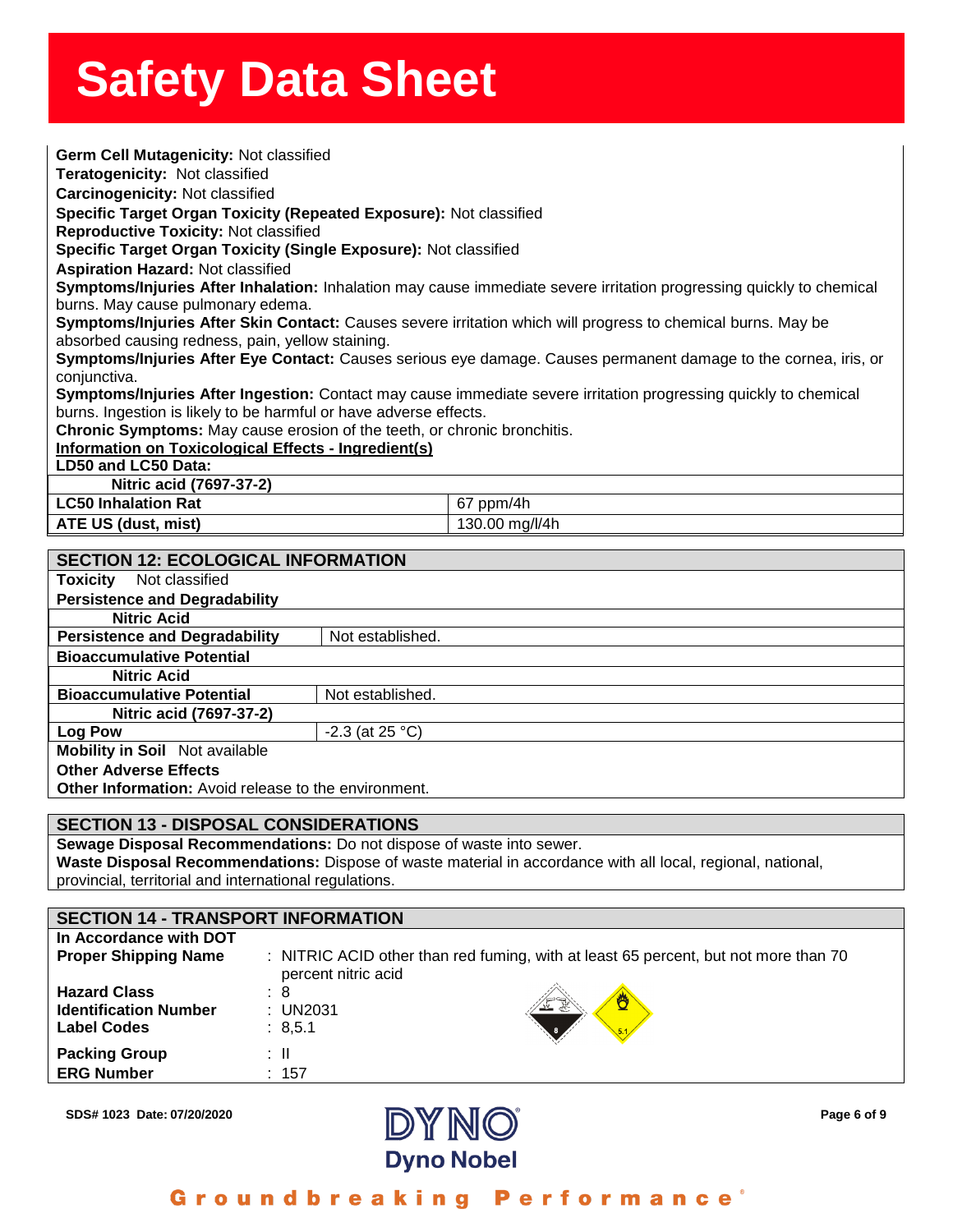| In Accordance with IMDG      |                                                                                     |
|------------------------------|-------------------------------------------------------------------------------------|
|                              |                                                                                     |
| <b>Proper Shipping Name</b>  | : NITRIC ACIDother than red fuming, with at least 65 percent, but not more than 70  |
|                              | percent nitric acid                                                                 |
| <b>Hazard Class</b>          | $\therefore$ 8                                                                      |
| <b>Identification Number</b> | $:$ UN2031                                                                          |
| <b>Packing Group</b>         | t III.                                                                              |
| <b>Label Codes</b>           | : 8,5.1                                                                             |
| EmS-No. (Fire)               | $E - A$                                                                             |
| EmS-No. (Spillage)           | $: S-Q$                                                                             |
|                              |                                                                                     |
| In Accordance with IATA      |                                                                                     |
| <b>Proper Shipping Name</b>  | : NITRIC ACID other than red fuming, with at least 65 percent, but not more than 70 |
|                              | percent nitric acid                                                                 |
| <b>Packing Group</b>         | ÷ II                                                                                |
| <b>Identification Number</b> | : UN2031                                                                            |
| <b>Hazard Class</b>          | $\therefore$ 8                                                                      |
| <b>Label Codes</b>           | : 8,5.1                                                                             |
|                              |                                                                                     |
| <b>ERG Code (IATA)</b>       | : 8L                                                                                |
| In Accordance with TDG       |                                                                                     |
| <b>Proper Shipping Name</b>  | : NITRIC ACID other than red fuming, with at least 65 percent, but not more than 70 |
|                              | percent nitric acid                                                                 |
| <b>Packing Group</b>         | ÷Ш                                                                                  |
| <b>Hazard Class</b>          | : 8                                                                                 |
|                              |                                                                                     |
| <b>Identification Number</b> | $\pm$ UN2031                                                                        |
| <b>Label Codes</b>           | : 8                                                                                 |
|                              |                                                                                     |

| <b>SECTION 15 - REGULATORY INFORMATION</b>                                    |                                 |  |
|-------------------------------------------------------------------------------|---------------------------------|--|
| <b>US Federal Regulations</b>                                                 |                                 |  |
| <b>Nitric Acid</b>                                                            |                                 |  |
| <b>SARA Section 311/312 Hazard Classes</b>                                    | Immediate (acute) health hazard |  |
|                                                                               | Reactive hazard                 |  |
| Nitric acid (7697-37-2)                                                       |                                 |  |
| Listed on the United States TSCA (Toxic Substances Control Act) inventory     |                                 |  |
| Listed on the United States SARA Section 302                                  |                                 |  |
| Listed on United States SARA Section 313                                      |                                 |  |
| <b>SARA Section 302 Threshold Planning Quantity</b>                           | 1000                            |  |
| (TPQ)                                                                         |                                 |  |
| <b>SARA Section 313 - Emission Reporting</b><br>1.0%                          |                                 |  |
| <b>US State Regulations</b>                                                   |                                 |  |
| Nitric acid (7697-37-2)                                                       |                                 |  |
| U.S. - Massachusetts - Right To Know List                                     |                                 |  |
| U.S. - New Jersey - Right to Know Hazardous Substance List                    |                                 |  |
| U.S. - Pennsylvania - RTK (Right to Know) - Environmental Hazard List         |                                 |  |
| U.S. - Pennsylvania - RTK (Right to Know) List                                |                                 |  |
| <b>Canadian Regulations</b>                                                   |                                 |  |
| <b>WHMIS Classification</b><br>Class C - Oxidizing Material                   |                                 |  |
| Class E - Corrosive Material                                                  |                                 |  |
| Class D Division 2 Subdivision B - Toxic material causing other toxic effects |                                 |  |



Groundbreaking Performance<sup>®</sup>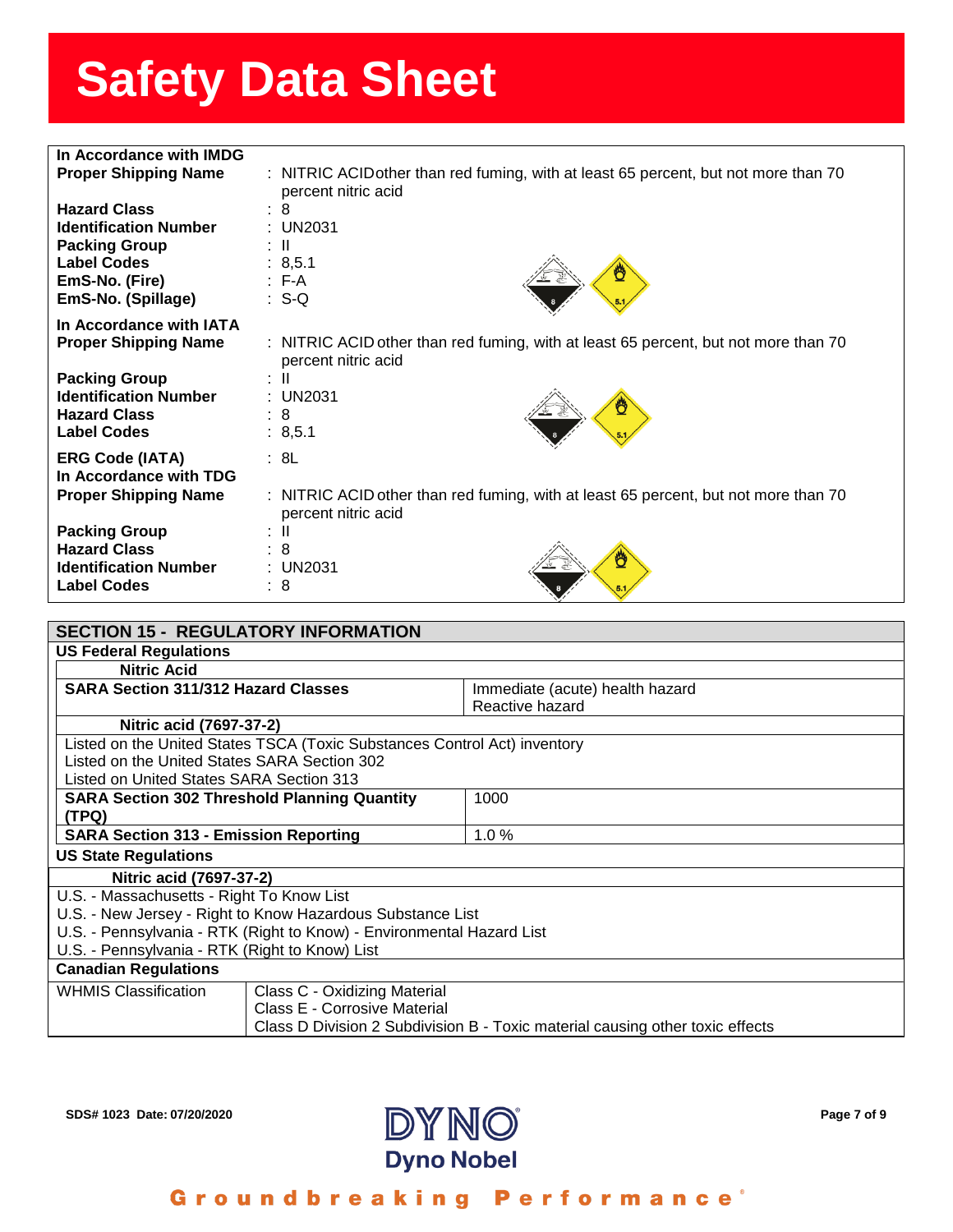| Nitric acid (7697-37-2)                                 |  |  |
|---------------------------------------------------------|--|--|
| Listed on the Canadian DSL (Domestic Substances List)   |  |  |
| Listed on the Canadian IDL (Ingredient Disclosure List) |  |  |
| $\sim$ $\sim$<br>.                                      |  |  |

IDL Concentration 1 %

WHMIS Classification | Class C - Oxidizing Material

Class E - Corrosive Material

Class D Division 2 Subdivision B - Toxic material causing other toxic effects

This product has been classified in accordance with the hazard criteria of the Controlled Products Regulations (CPR) and the SDS contains all of the information required by CPR.

| <b>SECTION 16: OTHER INFORMATION, INCLUDING DATE OF PREPARATION OR LAST REVISION</b>                                                                                |                                                                                                                                                                                                                                                                                                                |  |  |  |
|---------------------------------------------------------------------------------------------------------------------------------------------------------------------|----------------------------------------------------------------------------------------------------------------------------------------------------------------------------------------------------------------------------------------------------------------------------------------------------------------|--|--|--|
| <b>Revision Date</b>                                                                                                                                                | : 07/20/2020                                                                                                                                                                                                                                                                                                   |  |  |  |
| <b>Other Information</b>                                                                                                                                            | : This document has been prepared in accordance with the SDS requirements of the<br>OSHA Hazard Communication Standard 29 CFR 1910.1200.                                                                                                                                                                       |  |  |  |
| <b>GHS Full Text Phrases:</b>                                                                                                                                       |                                                                                                                                                                                                                                                                                                                |  |  |  |
| Eye Dam. 1                                                                                                                                                          | Serious eye damage/eye irritation Category 1                                                                                                                                                                                                                                                                   |  |  |  |
| Met. Corr. 1                                                                                                                                                        | Corrosive to metals Category 1                                                                                                                                                                                                                                                                                 |  |  |  |
| Ox. Liq. 3                                                                                                                                                          | Oxidizing liquids Category 3                                                                                                                                                                                                                                                                                   |  |  |  |
| Skin Corr, 1A                                                                                                                                                       | Skin corrosion/irritation Category 1A                                                                                                                                                                                                                                                                          |  |  |  |
| H <sub>272</sub>                                                                                                                                                    | May intensify fire; oxidizer                                                                                                                                                                                                                                                                                   |  |  |  |
| H <sub>290</sub>                                                                                                                                                    | May be corrosive to metals                                                                                                                                                                                                                                                                                     |  |  |  |
| H314                                                                                                                                                                | Causes severe skin burns and eye damage                                                                                                                                                                                                                                                                        |  |  |  |
| H318                                                                                                                                                                | Causes serious eye damage                                                                                                                                                                                                                                                                                      |  |  |  |
| <b>NFPA Health Hazard</b><br>÷.<br><b>NFPA Fire Hazard</b><br><b>NFPA Reactivity</b>                                                                                | 3 - Short exposure could cause serious temporary or<br>residual injury even though prompt medical attention<br>$\bf{0}$<br>was given.<br>0 - Materials that will not burn.<br>3 <sup>1</sup><br>1<br>1 - Normally stable, but can become unstable at<br>OX<br>elevated temperatures and pressures or may react |  |  |  |
| <b>NFPA Specific Hazard</b>                                                                                                                                         | with water with some release of energy, but not<br>violently.<br>OX - This denotes an oxidizer, a chemical which can<br>greatly increase the rate of combustion/fire.                                                                                                                                          |  |  |  |
| Party Responsible for the Preparation of This Document<br>Dyno Nobel Inc.<br>6440 S. Millrock Drive, Suite 150<br>Salt Lake City, Utah 84121<br>Phone: 801-364-4800 |                                                                                                                                                                                                                                                                                                                |  |  |  |
| <b>Disclaimer</b>                                                                                                                                                   |                                                                                                                                                                                                                                                                                                                |  |  |  |



Groundbreaking **Performance**<sup>®</sup>